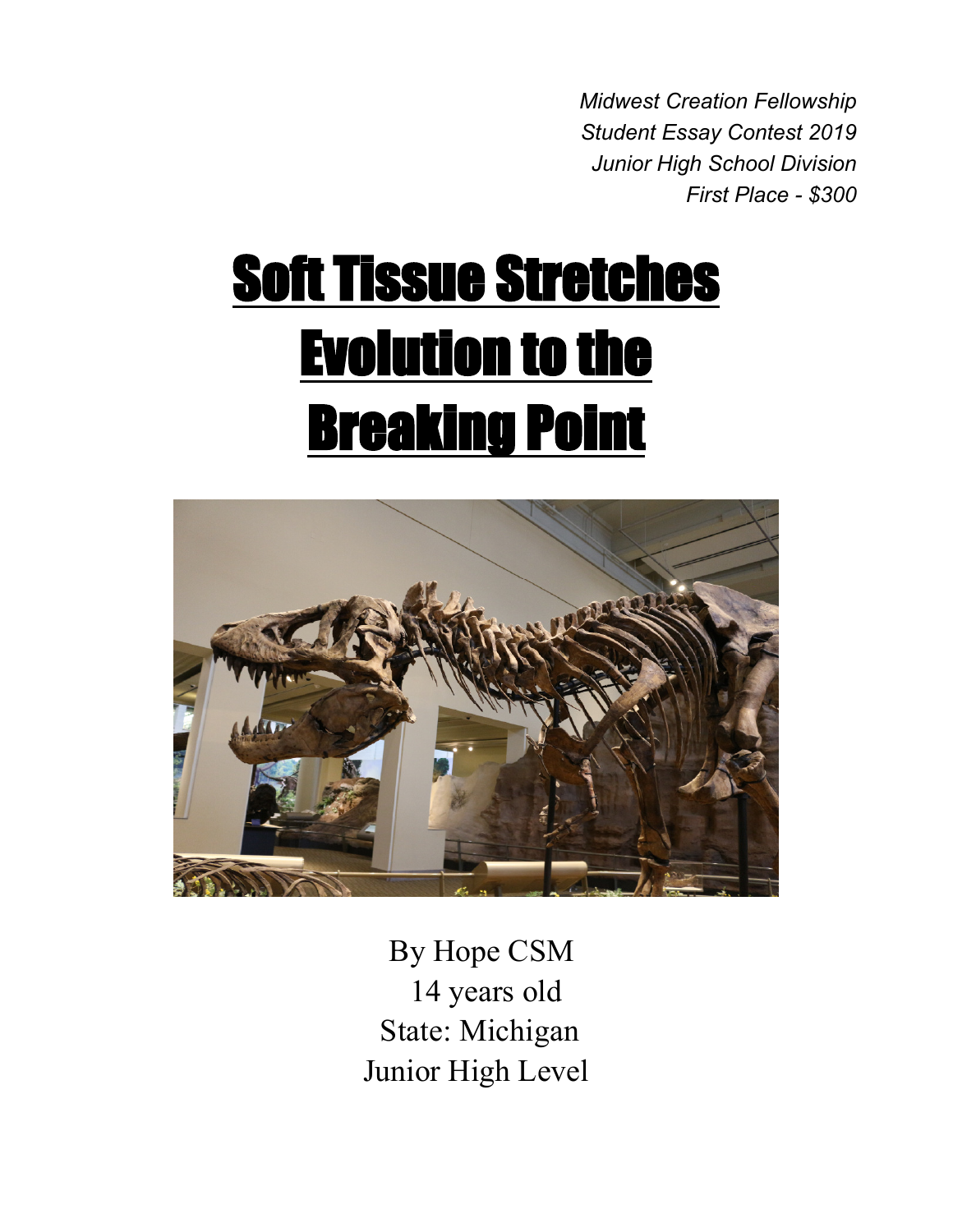# SOFT TISSUE STRETCHES EVOLUTION TO THE BREAKING POINT

Dinosaurs. Fossils. What comes to mind when we think of these words? Prehistoric and millions of years is what comes to most people's minds. Is that what the evidence about these beasts and their fossils reveals? Recently, evidence has been discovered which contradicts the assumed "facts" about dinosaurs, fossils, and their supposed age. It is called soft tissue. Soft tissue in dinosaur fossils proves that dinosaurs cannot be as old as the evolutionary timescale suggests. This paper will discuss the discovery of soft tissue in fossils and how it points to a young earth.

## Soft Tissue in Dinosaur Bones

In 2005, bone cells, collagen fragments, proteins, and soft tissues were found in the femur of a *Tyrannosaurus rex*. 1 The soft tissue was still pliable and stretchable. Researchers were able to detect a portion of the amino acid sequence of the *T. rex* from the proteins found.<sup>2</sup>

This was not the first discovery of soft tissue in fossils. For decades, scientists have been detecting amino acids, microscopic observations of dinosaur cells, and maybe even proteins.<sup>3</sup> Since the 2005 *T. rex* soft tissue discovery, scores of other discoveries of soft tissue in a wide range of fossils have been reported. In the rib of a *Triceratops* and in the femur of a hadrosaur, soft and pliable tissue has been found containing cells and collagen.<sup>4</sup> Soft tissue has been found in the rib of a supposedly 195-million-year-old *Lufengosaurus*, a longnecked, plant-eating dinosaur.<sup>5</sup> Chitin (the main component of arthropod and crustacean exoskeletons) has been

<sup>1</sup> Mary H. Schweitzer, Jennifer L. Wittmeyer, John R. Horner, & Jan K. Toporski, "Soft-Tissue Vessels and Cellular Preservation in Tyrannosaurus rex," Science 307(5717) (March 25, 2005):1952-1955.

<sup>2</sup> Kevin Anderson, Echoes of the Jurassic, 2nd edition, 2017, Creation Research Society, pp. 3-7.

<sup>3</sup> Ibid., p. 4.

<sup>4</sup> Ibid., p. 16.

<sup>5 &</sup>quot;Dino rib yields evidence of oldest soft tissue remains," https://phys.org/print405089461.html (Accessed March 10, 2019).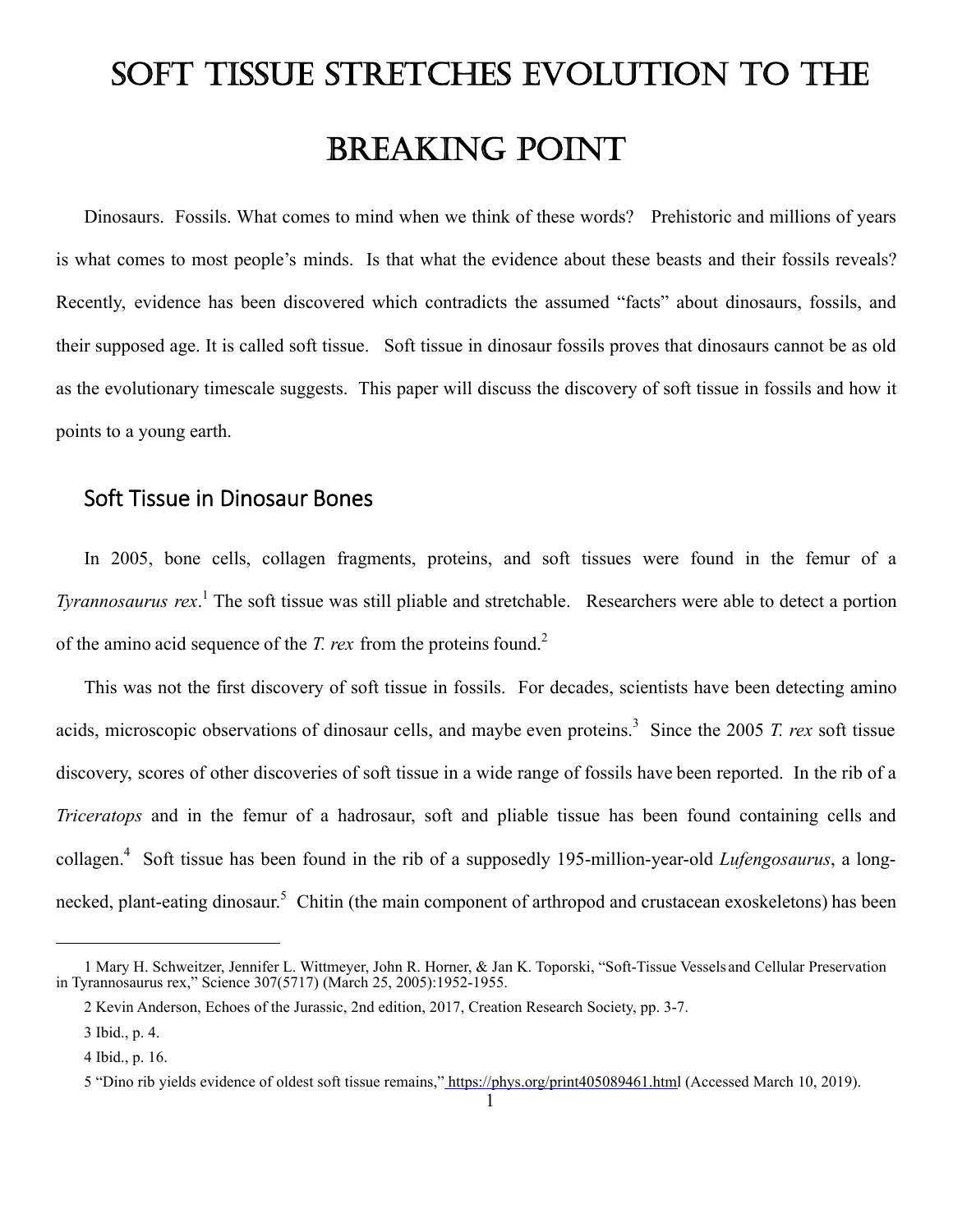detected in a sea scorpion dated at 417 million years old, in a sponge dated at 505 million years, and in beard worms dated at 551 million years old. Amide groups (nitrogen and carbonyl containing derivatives of proteins) have been detected in microfossils (microscopic fossils) dated at 1.88 billion years old.<sup>6</sup> In a mosasaur dated at 80 million years old, soft tissue (possibly from the retina) has been found.<sup>7</sup> These are only a few of the many soft tissue discoveries that have been reported by scientists.<sup>8</sup>

These discoveries have been a surprise to the scientific world. If fossils are truly millions of years old, no remaining soft tissue should be found in them.

#### The Evolutionists' "Explanation"

Evolutionists believe dinosaur bones are millions of years old; however, soft tissue has been discovered in these fossils. How could this be, since "the maximum longevity of original proteinaceous matter in vertebrate hard tissues has been estimated at 3.8 million years, although molecular remnants have been reported from older rocks"<sup>9</sup>? If soft tissue can only persist for a maximum of 3.8 million years, then why is soft tissue being found in dinosaur fossils supposedly 68 million years old and even older?

Evolutionary scientists are scrambling to find some explanation for this challenge to their timescale. As one scientist puts it, "Deep time is the lynchpin of evolution. If you don't have deep time, you don't have evolution. The whole discussion of evolution ends if you show that the earth is young."<sup>10</sup>

Evolutionary scientists have proposed several hypotheses for how soft tissue could have been preserved for millions of years, but each has failed to hold up under scientific scrutiny. Two of the most commonly known

<sup>6</sup> Ibid., p. 24.

<sup>7</sup> Johan Lindgren, Michael W. Caldwell, Takuya Konishi, & Luis M. Chiappe, "Convergent Evolution in Aquatic Tetrapods: Insights from an Exceptional Fossil Mosasaur," *PLoS One* 5(8):e11998.

<sup>8</sup> Brian Thomas, "Does the Toast Model Explain Fossil Protein Persistence?," https://www.icr.org/article/11137%22%3EDoes%20the%20toast%20model%20explain%20fossil%20protein%20persistence?%20 Acts%20&%20Facts%20(Impact),%2048(3)%20March%202019 (Accessed March 10, 2019).

<sup>9</sup> Jasmina Wiemann, Matteo Fabbri, Tzu-Ruei Yang, Koen Stein, P. Martin Sander, Mark A. Norrell, and Derek E. G. Briggs, "Fossilization transforms vertebrate hard tissue proteins into N-heterocyclic polymers," *Nature Communications* 2018 9:4741, p. 2.

<sup>10</sup> Chad Dou, "University settles lawsuit with scientist fired after he found soft tissue in dinosaur bones," http://blog.godreports.com/2017/08/university-settles-lawsuit-with-scientist-fired-after-he-found-soft-tissue-in-dinosaur-bones/ (Accessed March 10, 2019).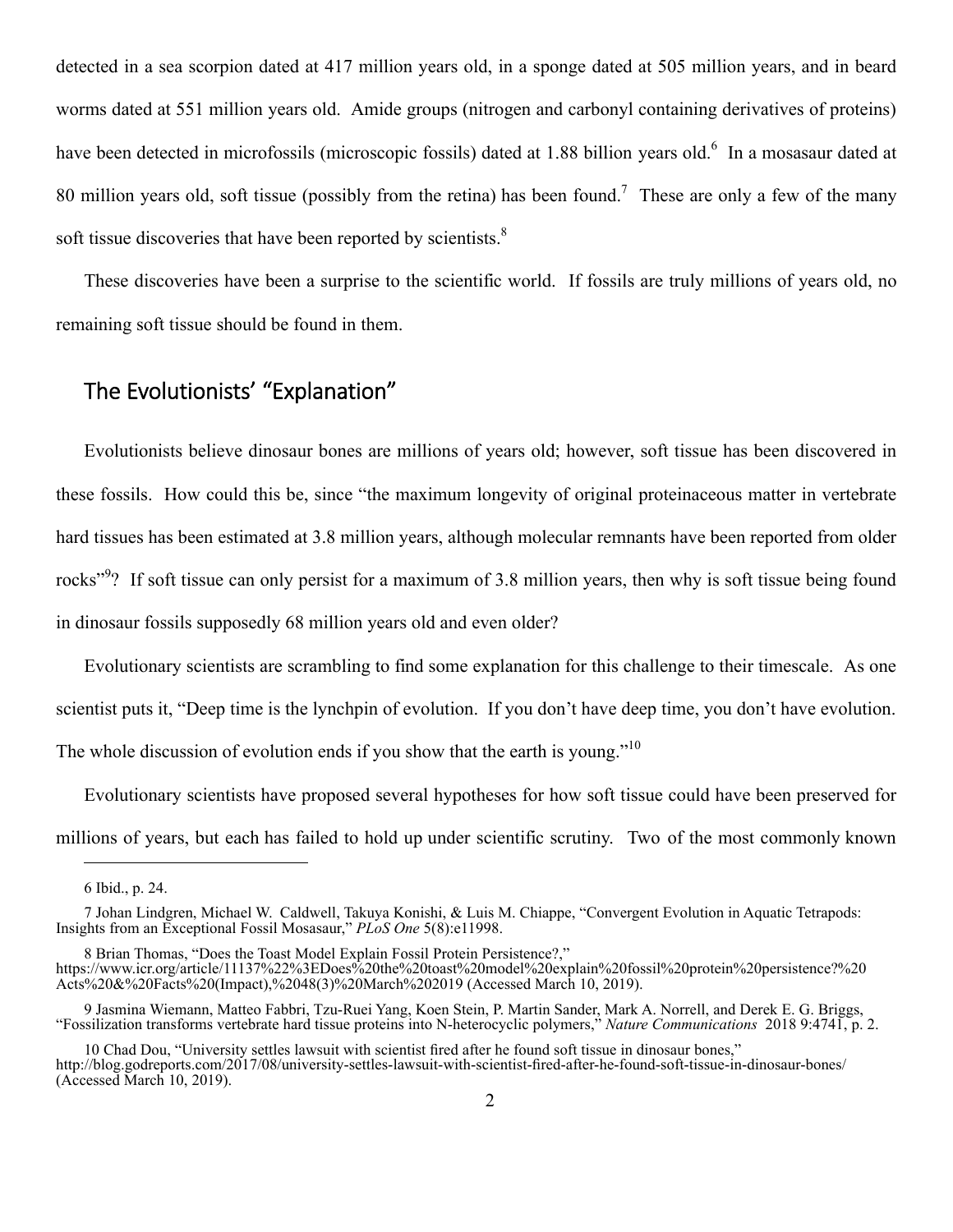are the modern bacterial contamination argument, in which it is claimed that bacterial biofilms were mistaken for soft tissue; and the iron preservation model, in which iron in the dinosaur's blood catalyzed a crosslinking reaction which preserved the proteins.<sup>11, 12</sup> A new and recent solution has been proposed, which we will now examine.

#### Polymer Protection

While studying dinosaur and other fossil bones, a team of scientists noticed "dark coloration in or near soft tissues." After experimenting with toasting modern bone and eggshell on a hot plate, they found darkened proteins similar to those in fossilized bone.<sup>13</sup> This is the basis on which they worked to produce the following hypothesis.

During fossilization, certain proteins oxidized, causing them to crosslink and form a polymer "cage." This polymer "cage" then preserved the soft tissue. This "cage" is said to be waterproof and resistant to bacterial decay, thus protecting the soft tissue under it from water and bacteria for millions of years.<sup>14</sup>

Yet even this proposal does not stand under further examination. For several reasons, this explanation is not satisfactory.<sup>15</sup>

- 1. Not all fossils containing soft tissue have the dark coloration.
- 2. No evidence has been found that the polymer cage could protect the soft tissue from hydrolysis (when water molecules cause a chemical breakdown in proteins) or oxygen.

<sup>11</sup> Brian Thomas, "Does the Toast Model Explain Fossil Protein Persistence?,"

https://www.icr.org/article/11137%22%3EDoes%20the%20toast%20model%20explain%20fossil%20protein%20persistence?%20Act s%20&%20Facts%20(Impact),%2048(3)%20March%202019 (Accessed March 10, 2019).

<sup>12</sup> Kevin Anderson, Echoes of the Jurassic, 2nd edition, 2017, Creation Research Society.

<sup>13</sup> Brian Thomas, "Does the Toast Model Explain Fossil Protein Persistence?,"

https://www.icr.org/article/11137%22%3EDoes%20the%20toast%20model%20explain%20fossil%20protein%20persistence?%20Act s%20&%20Facts%20(Impact),%2048(3)%20March%202019 (Accessed March 10, 2019).

<sup>14</sup> Ibid.

<sup>15</sup> Ibid.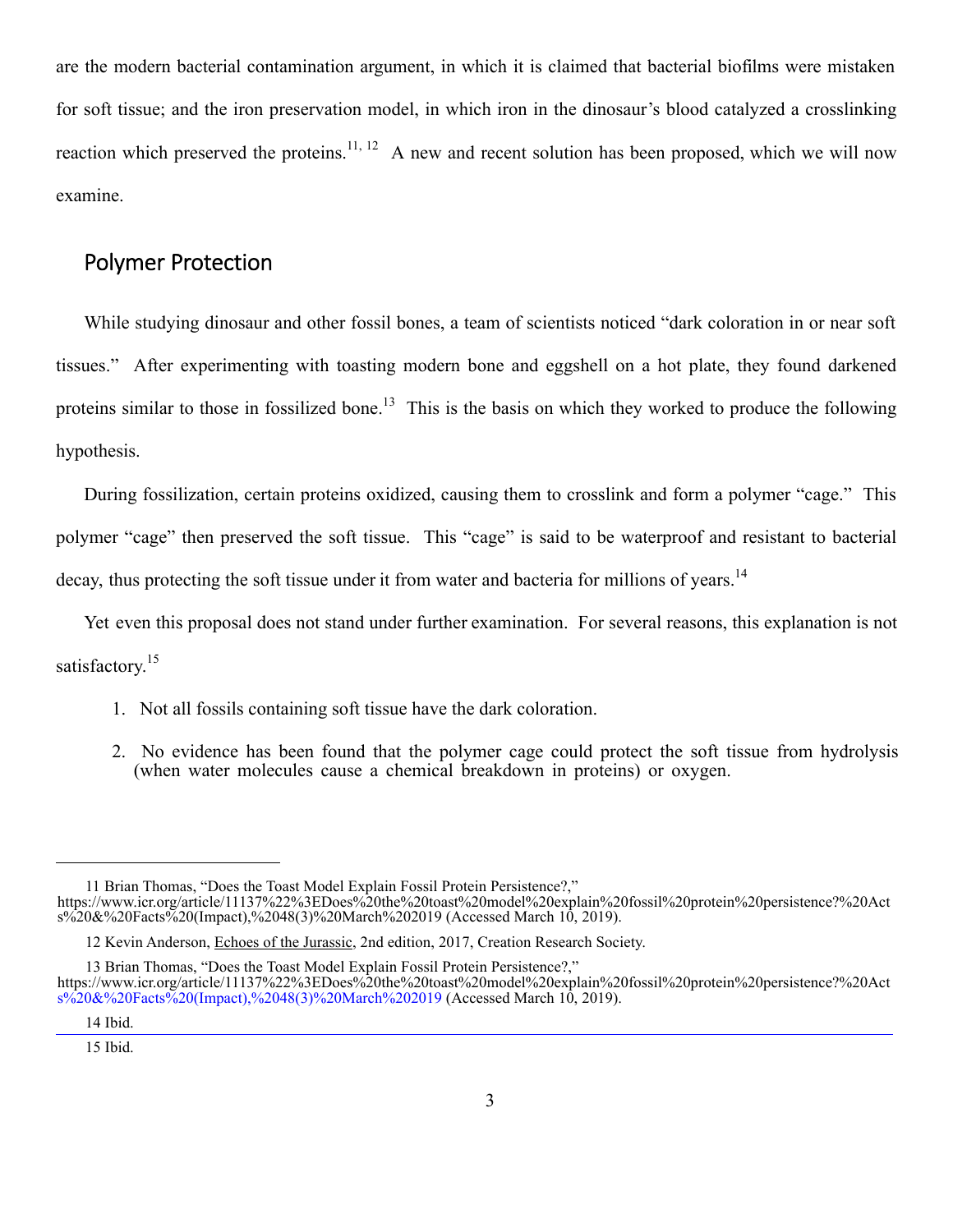- 3. No evidence has been found to show that the polymers themselves can last for millions of years. As one scientist says, "The researchers' reason that molecular shields preserve nearby proteins for millions of years because [*sic*] the protein-bearing fossils are millions of years old. That's circular reasoning, not good science."<sup>16</sup> They have not proven these polymers will indeed remain intact for millions of years or remain strong enough to protect the soft tissue for those millions of years; it is just assumed.
- 4. This hypothesis only tries to explain hard, crusty proteins protecting protein remnants.<sup>17</sup> It does not explain stretchable, flexible, pliable pieces of soft tissue.

#### Where does the evidence point?

What does soft tissue found in fossilized dinosaur bones show? It does not support an evolutionary timescale of millions of years, but it does fit into a young-earth and Biblical creationist view in several ways. First, soft tissue in dinosaur bones is evidence that dinosaurs are not as old as previously thought, and could easily have lived very recently, only thousands of years ago. Second, if the above is true, then the rock layers containing dinosaur fossils must have been laid down recently and quickly, as in the Biblical worldwide Flood. This is contrary to the evolutionary hypothesis that rock layers were laid down slowly over millions of years. Third, if both observations above are true, that means the crash of the evolutionary timescale and geologic column, leaving recent creation as the only reasonable explanation for our world.

## Conclusion

The presence of soft tissue in dinosaur fossils proves they are young. Evolutionists have tried multiple times to explain away the evidence—they have tried excusing the soft tissue as "contamination" and have tried

<sup>16</sup> Ibid.

<sup>17</sup> Ibid.